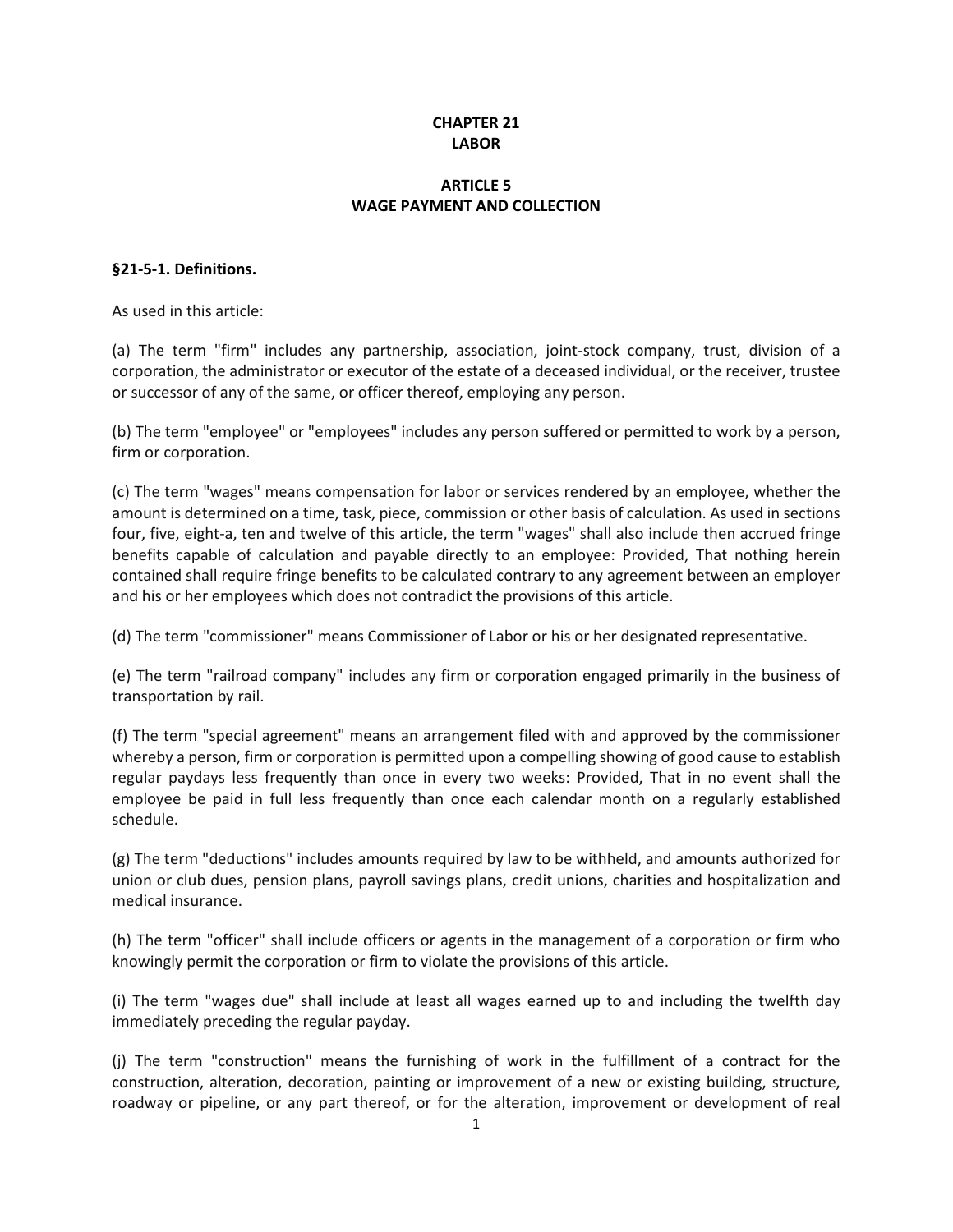property: Provided, That construction performed for the owner or lessee of a single family dwelling or a family farming enterprise is excluded.

(k) The term "minerals" means clay, coal, flagstone, gravel, limestone, manganese, sand, sandstone, shale, iron ore and any other metallurgical ore.

(l) The term "fringe benefits" means any benefit provided an employee or group of employees by an employer, or which is required by law, and includes regular vacation, graduated vacation, floating vacation, holidays, sick leave, personal leave, production incentive bonuses, sickness and accident benefits and benefits relating to medical and pension coverage.

(m) The term "employer" means any person, firm or corporation employing any employee.

(n) The term "doing business in this state" means having employees actively engaged in the intended principal activity of the person, firm or corporation in West Virginia.

## **§21-5-2. Semimonthly payment of wages by railroads.**

Every railroad company, authorized to do business by the laws of this state shall, on or before the first day of each month, pay the employees thereof the wages earned by them during the first half of the preceding month, ending with the fifteenth day thereof; and on or before the fifteenth day of each month, pay the employees thereof the wages earned by them during the last half of the preceding calendar month: Provided, That if, at any time of payment, any employee shall be absent from his regular place of labor, and shall not receive his wages through a duly authorized representative, he shall be entitled to such payment at any time thereafter upon demand upon the proper paymaster at the place where such wages are usually paid and where the next pay is due, and the proper mailing in the United States post office of such payment in time to reach the usual post office of the employee by the time aforesaid, in the usual course of the mails, shall be a compliance with this section.

It shall not be lawful for any railroad company to enter into or make any agreement with any employee for the payment of wages of any such employee otherwise than as provided in this section, except to pay such wages at shorter intervals than herein provided. Every agreement made in violation of this section shall be deemed to be null and void.

#### **§21-5-3. Payment of wages by employers other than railroads; assignments of wages.**

(a) Every person, firm or corporation doing business in this state, except railroad companies as provided in section one of this article, shall settle with its employees at least twice every month and with no more than 19 days between settlements, unless otherwise provided by special agreement, and pay them the wages due, less authorized deductions and authorized wage assignments, for their work or services.

(b) Payment required in subsection (a) of this section shall be made:

(1) In lawful money of the United States;

(2) By cash order as described and required in §21-5-4 of this code;

(3) By deposit or electronic transfer of immediately available funds into an employee's payroll card account in a federally insured depository institution. The term "payroll card account" means an account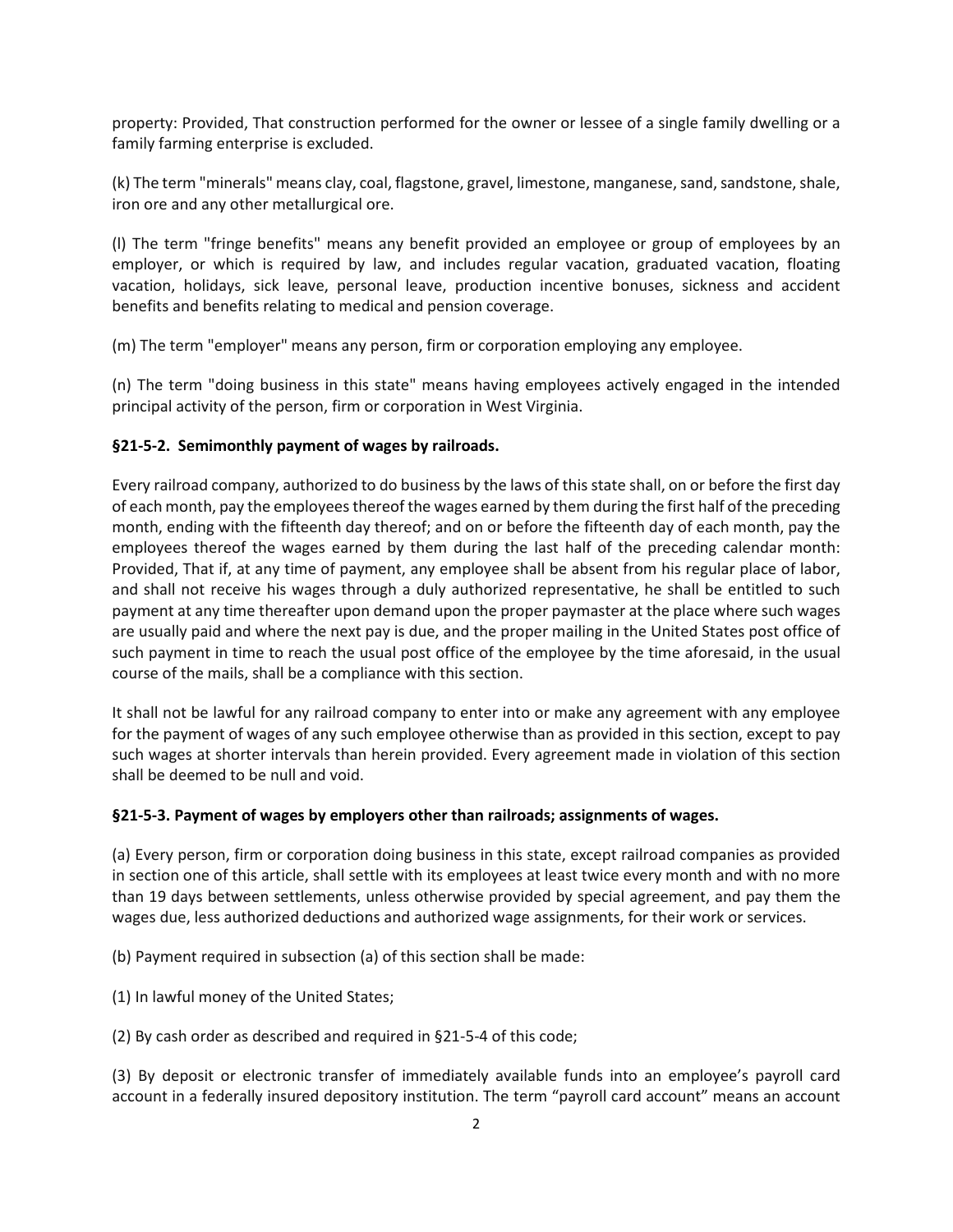in a federally insured depository institution that is directly or indirectly established through an employer and to which electronic fund transfers of the employee's wages, salary, commissions or other compensation are made on a recurring basis, whether the account is operated or managed by the employer, a third person payroll processor, a depository institution or another person. "Payroll card" means a card, code or combination thereof or other means of access to an employee's payroll card account, by which the employee may initiate electronic fund transfers or use a payroll card to make purchases or payments. Payment of employee compensation by means of a payroll card must be agreed upon in writing by both the person, form or corporation paying the compensation and the person being compensated; or

(4) By any method of depositing immediately available funds in an employee's demand or time account in a bank, credit union or savings and loan institution that may be agreed upon in writing between the employee and such person, firm or corporation, which agreement shall specifically identify the employee, the financial institution, the type of account and the account number: Provided, That nothing herein contained shall be construed in a manner to require any person, firm or corporation to pay employees by depositing funds in a financial institution.

(c) If, at any time of payment, any employee is absent from his or her regular place of labor and does not receive his or her wages through a duly authorized representative, he or she is entitled to payment at any time thereafter upon demand upon the proper paymaster at the place where his or her wages are usually paid and where the next pay is due.

(d) Nothing herein contained may affect the right of an employee to assign part of his or her claim against his or her employer except as in subsection (e) of this section.

(e) No assignment of or order for future wages may be valid for a period exceeding one year from the date of the assignment or order. An assignment or order shall be acknowledged by the party making the same before a notary public or other officer authorized to take acknowledgments, and any order or assignment shall specify thereon the total amount due and collectible by virtue of the same and, unless otherwise provided for in subsection (f) of this section, three-fourths of the periodical earnings or wages of the assignor are all times exempt from such assignment or order and no assignment or order is valid which does not so state upon its face: Provided, That no such order or assignment is valid unless the written acceptance of the employer of the assignor to the making thereof is endorsed thereon: Provided, however, That nothing herein contained may be construed as affecting the right of employer and employees to agree between themselves as to deductions to be made from the payroll of employees.

(f) If an employee of the state has been overpaid wages, including incremental salary increases pursuant to §5-5-2 of this code, an employee may voluntarily authorize a written assignment or order for future wages to the state to repay the overpayment in an amount not to exceed three-fourths of his or her periodical earnings or wages.

#### **§21-5-4. Cash orders; employees separated from payroll before paydays; employer provided property.**

(a) In lieu of lawful money of the United States, any person, firm or corporation may compensate employees for services by cash order which may include checks, direct deposits or money orders on banks convenient to the place of employment where suitable arrangements have been made for the cashing of the checks by employees or deposit of funds for employees for the full amount of wages.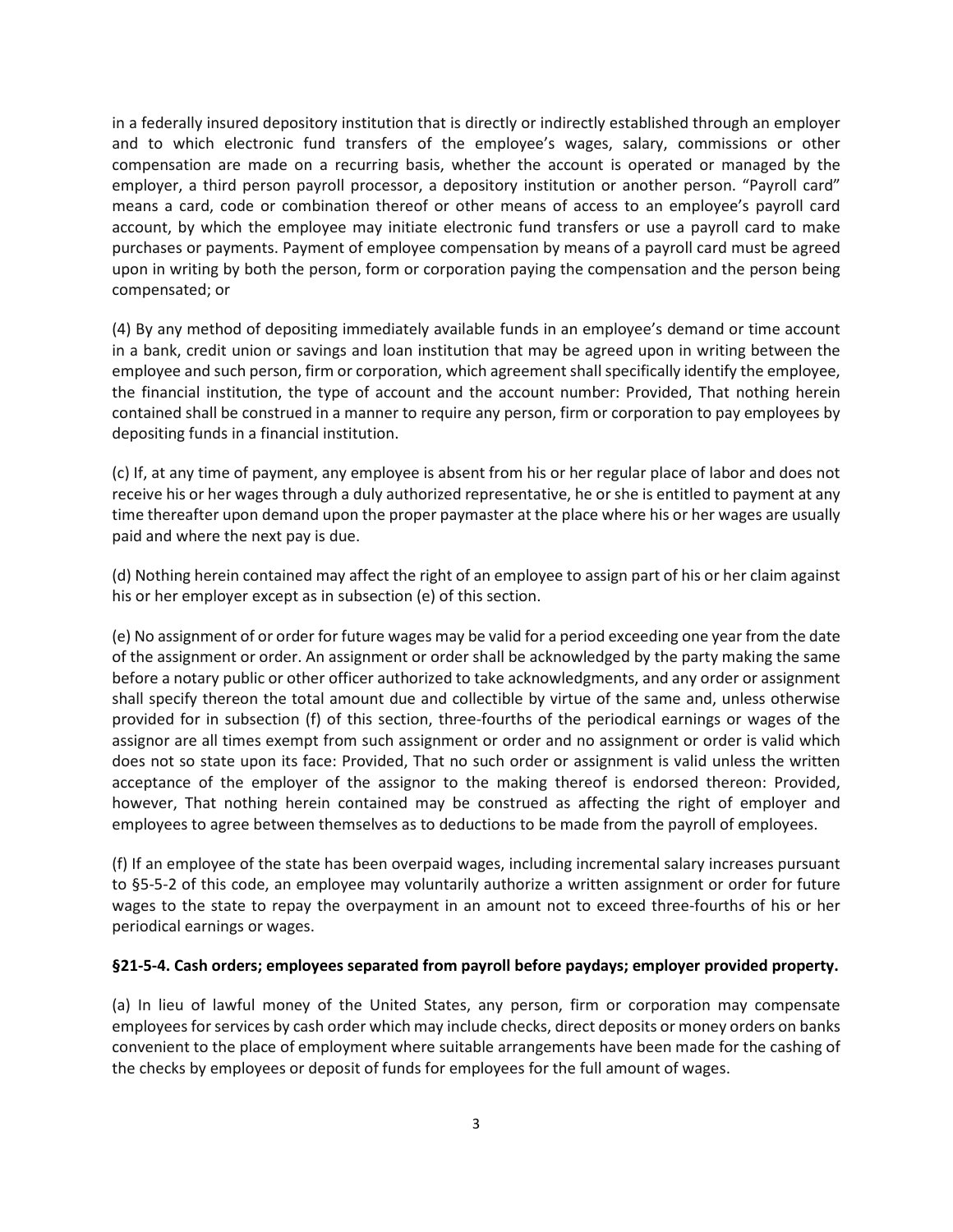(b) Whenever a person, firm or corporation discharges an employee, or whenever an employee quits or resigns from employment, the person, firm or corporation shall pay the employee's wages due for work that the employee performed prior to the separation of employment on or before the next regular payday on which the wages would otherwise be due and payable: Provided, That fringe benefits, as defined in section one of this article, that are provided an employee pursuant to an agreement between the employee and employer and that are due, but pursuant to the terms of the agreement, are to be paid at a future date or upon additional conditions which are ascertainable are not subject to this subsection and are not payable on or before the next regular payday, but shall be paid according to the terms of the agreement. For purposes of this section, "business day" means any day other than Saturday, Sunday or any legal holiday as set forth in section one, article two, chapter two of this code.

(c) Payment under this section may be made in person in any manner permissible under section three of this article, through the regular pay channels or, if requested by the employee, by mail. If the employee requests that payment under this section be made by mail, that payment shall be considered to have been made on the date the mailed payment is postmarked.

(d) When work of any employee is suspended as a result of a labor dispute, or when an employee for any reason whatsoever is laid off, the person, firm or corporation shall pay in full to the employee not later than the next regular payday, either through the regular pay channels or by mail if requested by the employee, wages earned at the time of suspension or layoff.

(e) If a person, firm or corporation fails to pay an employee wages as required under this section, the person, firm or corporation, in addition to the amount which was unpaid when due, is liable to the employee for two times that unpaid amount as liquidated damages. This section regulates the timing of wage payments upon separation from employment and not whether overtime pay is due. Liquidated damages that can be awarded under this section are not available to employees claiming they were misclassified as exempt from overtime under state and federal wage and hour laws. Every employee shall have a lien and all other rights and remedies for the protection and enforcement of his or her salary or wages, as he or she would have been entitled to had he or she rendered service therefor in the manner as last employed; except that, for the purpose of liquidated damages, the failure shall not be deemed to continue after the date of the filing of a petition in bankruptcy with respect to the employer if he or she is adjudicated bankrupt upon the petition.

(f)(1) Notwithstanding any provision in this section to the contrary, if at the time of discharge or resignation, an employee fails to return employer provided property, as set forth by the parties under paragraph (C) of this subsection, the employer may withhold, deduct or divert an employee's final wages, in an amount not to exceed the replacement cost of the employer provided property that was not returned as set forth under paragraph (C) of this subsection, to recover the replacement cost of the employer provided property, subject to the following:

(A) The employer provided property had been provided to the employee in the course of, and for use in, the employer's business;

(B) The employer provided property has a value in excess of \$100;

(C) The employee had signed a written agreement with the employer contemporaneous with the obtaining of the employer provided property, or signed and ratified an agreement if property had been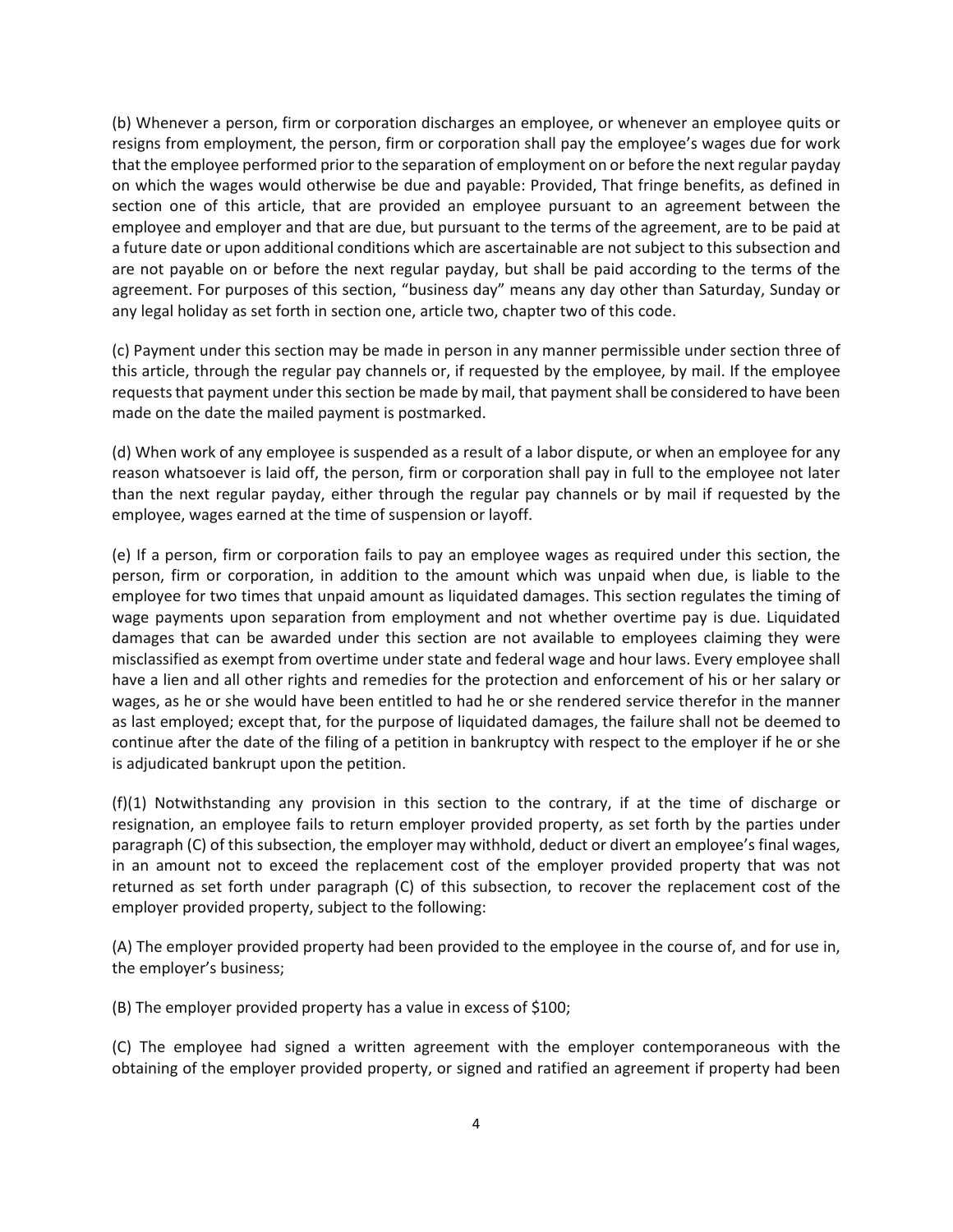provided prior to the effective date of this provision; and such agreement contained, at a minimum, the following information:

(i) Specific itemization of the employer provided property, with a specified replacement cost;

(ii) Clear statement that such items are to be returned immediately upon discharge or resignation; and

(iii) Clear statement, coupled with the employee's acknowledgement and agreement, that should the employee fail to timely return the specified items, the replacement cost of such items may be recovered by the employer from the employee's final wages;

(D) The employer shall notify the employee in writing at the time of discharge or resignation by personal service, or as soon thereafter as practicable by personal service or via certified mail with return receipt requested, as to the replacement cost of the items and make a demand for return of such employer provided property within a certain date, not to exceed ten business days of the notification; and

(E) The employer shall relinquish the withheld, deducted or diverted wages to the employee if the employee returns the employer's property, equipment, supplies and uniforms in a condition suitable for the age and usage of the items within the deadline specified in paragraph (D) of this subsection: Provided, That uniforms returned to the employer within three years of their issuance shall be deemed acceptable in their current condition at the time of separation from employment for purposes of this section: Provided further, replacement tools are deemed to be the property of the employee and are not subject to the provisions of this section.

(2) Nothing herein precludes an employee from voluntarily consenting in writing to an employer's withholding, deduction or diversion of a certain amount from the employee's final wages in satisfaction of subsection (1) of this section.

(3) If an employee objects to the replacement cost amount to be deducted by an employer, and provides such written objection within the deadline specified in paragraph (D), subsection (1) of this subsection, then the employer shall place the controverted amount in an interest bearing escrow account: Provided, That if a civil action or equitable relief is not brought by the employee for the claimed amount within three months, the employee shall forfeit the amount in escrow and such money shall revert to the employer.

(4) Nothing in this subsection is intended, nor shall it be construed, to abolish or limit any other remedies available to an employer to recover employer provided property, damages related to employer provided property or any other damages or relief, equitable or otherwise, available under any applicable law.

(5) Notwithstanding any provision in this section to the contrary, this provision shall not apply to employer-employee business relationships that are subject to, and governed by, collective bargaining agreements.

(6) For purposes of this section the following terms mean:

(A) The term "employer provided property" means all property provided by an employer to an employee for use in the employer's business, including but not limited to, equipment, phone, computer, supplies or uniforms.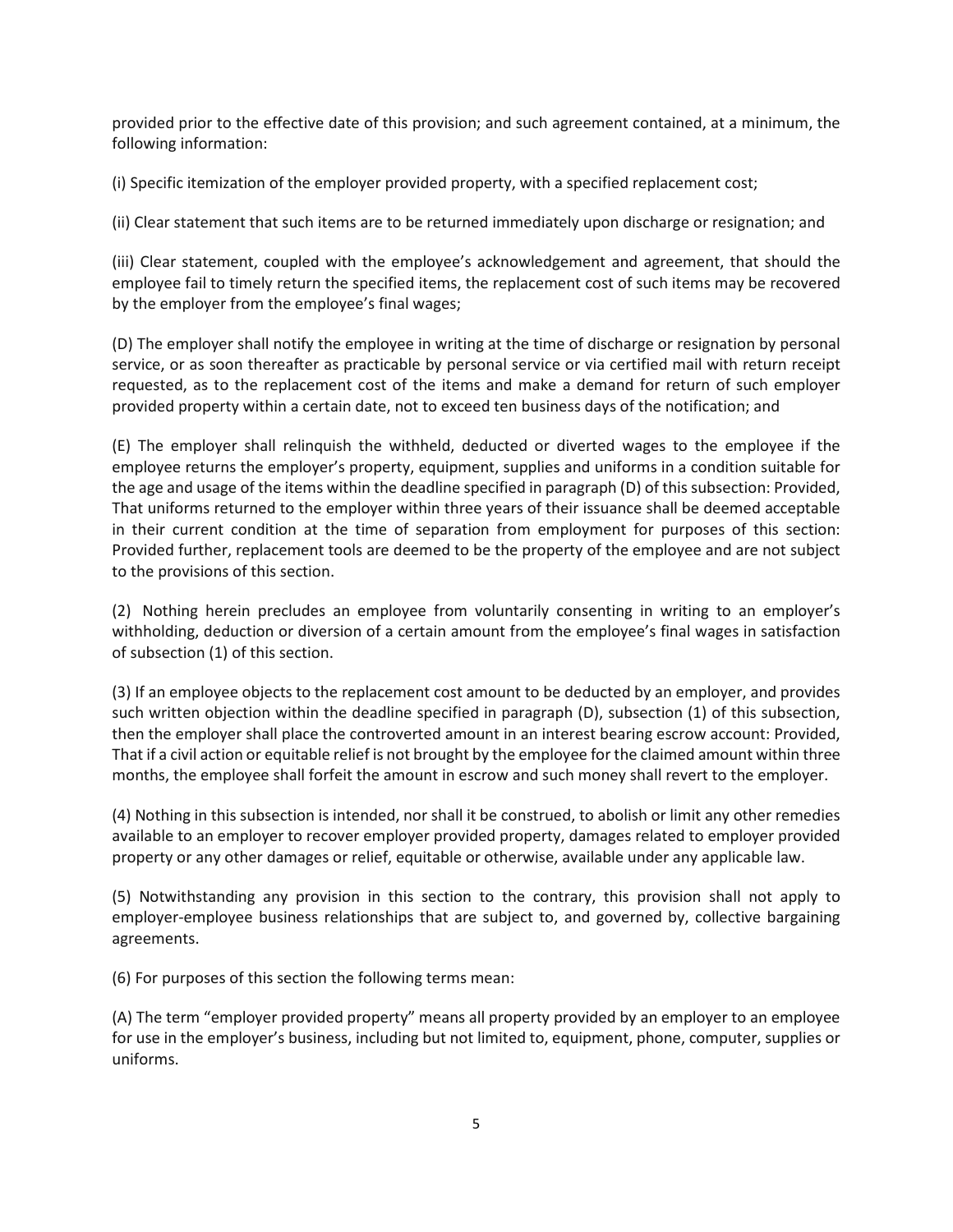(B) The term "replacement cost" means actual cost paid by an employer for employer provided property, or for the same or similar property, if the original employer provided property no longer exists. In calculating the "replacement cost", the cost shall include any vendor discounts provided to the employer for such property.

(C) The term "replacement tools" means equipment, other than uniforms, provided by the employer to the employee for use in the course of the employer's business and to replace equipment provided by the employee that is lost.

## **§21-5-4a. Safe Harbor.**

(a) An employee, in bringing an action for the underpayment or nonpayment of wages and fringe benefits due upon the employee's separation of employment as contemplated by §21-5-4 of this code, is not entitled to seek liquidated damages or attorney's fees from an employer without first making a written demand, as defined in subsection (c) of this section, to the employer seeking the payment of any alleged underpayment or nonpayment as set forth in this section: *Provided,* That upon separation or with the issuance of the final paycheck, the employer shall notify the employee in writing who the employer's authorized representative is and where to send a written demand by both e-mail and regular mail: *Provided however*, that if the employer fails to provide the required written notice, the employee is not required to comply with the provisions of this section. Upon receiving a written demand, the employer has seven calendar days from receipt to correct the alleged underpayment or nonpayment of the wages and fringe benefits due. If, after seven days, the employer has not corrected the alleged underpayment or nonpayment, or paid all undisputed amounts due to the employee, the employee may seek liquidated damages and attorney's fees. Nothing in this section prohibits the employee from presenting a claim under this article without making a written demand to the employer.

(b) In a class action lawsuit brought under this article for the underpayment or nonpayment of wages and fringe benefits due upon the employees' separation of employment, the employee, prior to the filing of the class action, shall submit a written demand stating it is a demand for all other employees similarly situated forthe underpayment or nonpayment oftheir wages and fringe benefits: *Provided,* That if only the underpayment or nonpayment of wages and fringe benefits of the named employee is corrected, a class action may proceed for the underpayment or nonpayment of wages and fringe benefits still owed to the other members of the class.

(c) For purposes of this section, a "written demand" means any writing, including e-mail, from or on behalf of an employee stating that the employer has not paid all of the wages orfringe benefits which the employee is owed.

# **§21-5-5. Coercion of employees to purchase merchandise in payment of wages; sale of merchandise for more than prevailing cash value.**

If any corporation, company, firm or person shall coerce or compel, or attempt to coerce or compel, an employee in its, their or his employment to purchase goods or supplies in payment of wages due him or to become due him or otherwise, from any corporation, company, firm or person, such first named corporation, company, firm or person shall be guilty of a misdemeanor, and, upon conviction thereof, shall be punished as provided in the next preceding section. And if any such corporation, company, firm or person shall, directly or indirectly, sell to any such employee in payment of wages due or to become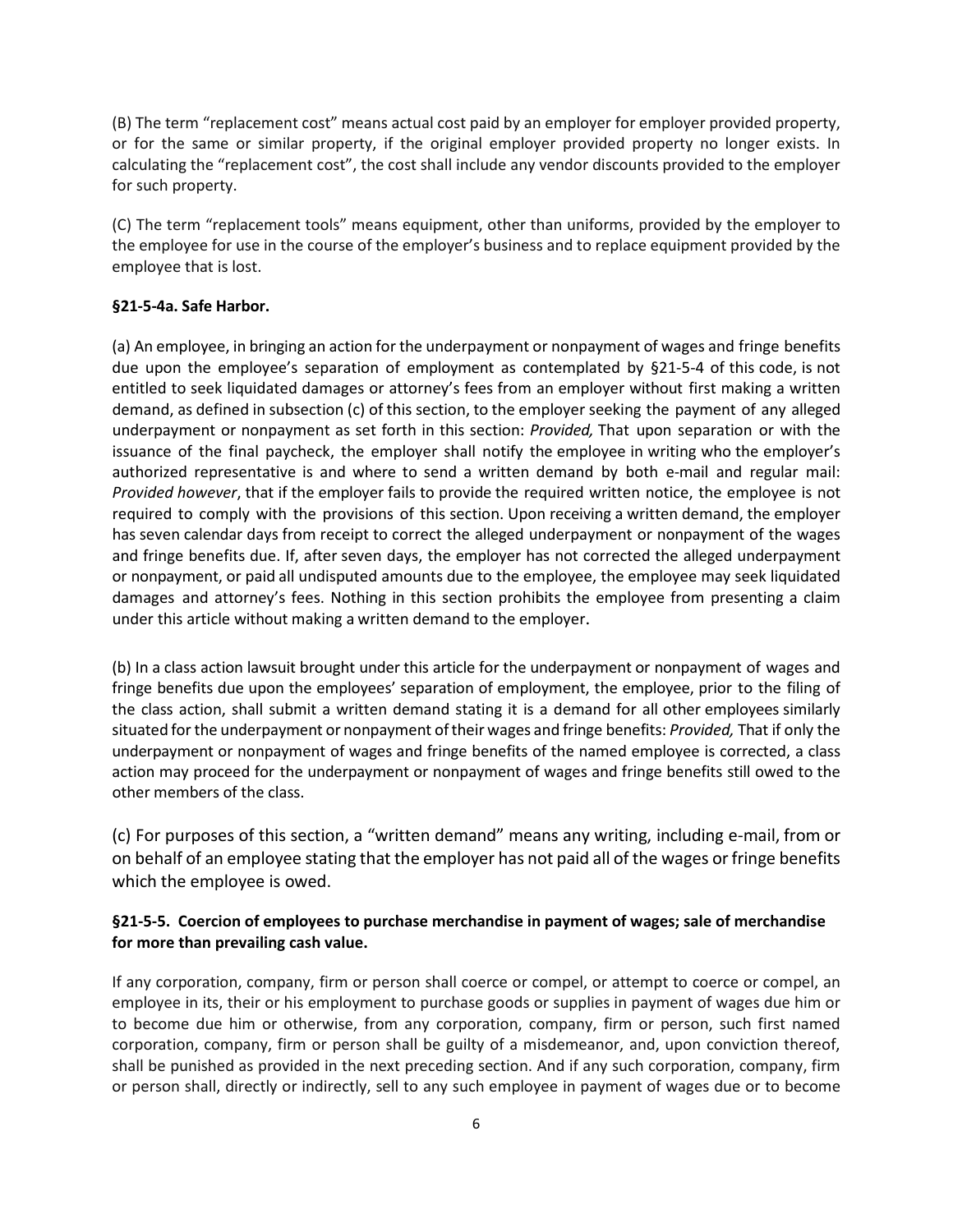due him or otherwise, goods or supplies at prices higher than the reasonable or current market value thereof at cash, such corporation, company, firm or person shall be liable to such employee, in a civil action, in double the amount of the charges made and paid for such goods or supplies, in excess of the reasonable or correct value thereof in cash.

## **§21-5-5a. Definitions.**

As used in sections five-b, five-c and five-d of this article, unless the context clearly requires otherwise:

(1) "Employer" means any individual, person, corporation, department, board, bureau, agency, commission, division, office, company, firm, partnership, council or committee of the state government; public benefit corporation, public authority or political subdivision of the state; or other business entity, which employs or seeks to employ an individual or individuals. All provisions of sections five-b, five-c and five-d of this article pertaining to employers shall apply in equal force and effect to their agents and representatives.

(2) "Employee" means an individual employed by an employer.

(3) "Psychophysiological detection of deception instrument" means an instrument used for the detection of deception which records permanently and simultaneously a person's cardiovascular and respiratory patterns and galvanic skin response: Provided, That the instrument may record other physiological changes pertinent to the detection of deception.

(4) "Prospective employee" means an individual seeking or being sought for employment with an employer.

(5) "Psychophysiological detection of deception" means an examination which records permanently and simultaneously a person's cardiovascular and respiratory patterns and galvanic skin response.

## **§21-5-5b. Employer limitations on use of detection of deception devices or instruments; exceptions.**

No employer may require or request either directly or indirectly, that any employee or prospective employee of the employer submit to a psychophysiological detection of deception examination, lie detector or other similar examination utilizing mechanical or electronic measures of physiological reactions to evaluate truthfulness, and no employer may knowingly allow the results of any examination administered outside this state to be utilized for the purpose of determining whether to employ a prospective employee or to continue the employment of an employee in this state: Provided, That the provisions of this section shall not apply to employees or prospective employees who would have direct access to the manufacture, storage, distribution or sale of any controlled substance listed in schedule I, II, III, IV or V of section eight hundred twelve of title twenty-one of the United States code: Provided, however, That the provisions of this section shall not apply to law-enforcement agencies or to military forces of the state as defined by section one, article one, chapter fifteen of the code: Provided further, That the results of any examination shall be used solely for the purpose of determining whether to employ or to continue to employ any person exempted hereunder and for no other purpose.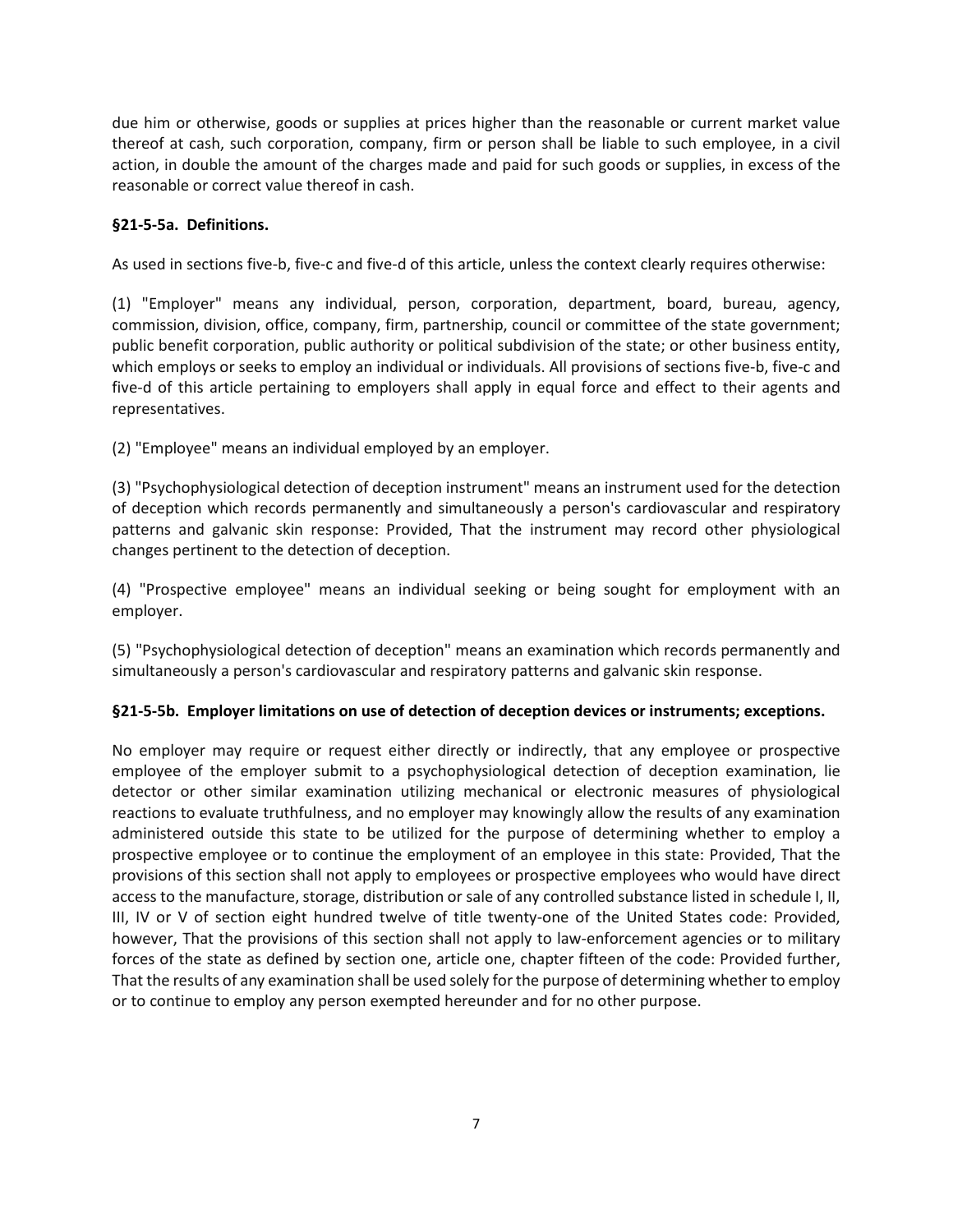**21-5-5c. License required for psychophysiological detection of deception examiners; qualifications; promulgation of rules governing administration of psychophysiological detection of deception examinations.**

(a) No person, firm, or corporation shall administer a psychophysiological detection of deception examination, lie detector or other similar examination utilizing mechanical or electronic measures of physiological reactions to evaluate truthfulness without holding a current valid license to do so as issued by the Commissioner of Labor. No examination shall be administered by a licensed corporation except by an officer or employee thereof who is also licensed.

(b) A person is qualified to receive a license as an examiner if he or she:

(1) Is at least 21 years of age;

(2) Is a citizen of the United States;

(3) Has not been convicted of a felony: *Provided,* That the commissioner shall apply §21-1-6 of this code to determine if the prior criminal conviction bears a rational nexus to the license being sought;

(4) Has not been released or discharged with other than honorable conditions from any of the armed services of the United States or that of any other nation;

(5) Has passed an examination conducted by the Commissioner of Labor or under his or her supervision to determine his or her competency to obtain a license to practice as an examiner;

(6) Has satisfactorily completed not less than six months of internship training; and

(7) Has met any other qualifications of education or training established by the Commissioner of Labor in his or her sole discretion which qualifications are to be at least as stringent as those recommended by the American Polygraph Association.

(c) The Commissioner of Labor may designate and administer any test he or she considers appropriate to those persons applying for a license to administer psychophysiological detection of deception, lie detector or similar examination. The test shall be designed to ensure that the applicant is thoroughly familiar with the code of ethics of the American Polygraph Association and has been trained in accordance with association rules. The test must also include a rigorous examination of the applicant's knowledge of and familiarity with all aspects of operating psychophysiological detection of deception equipment and administering psychophysiological detection of deception examinations.

(d) The license to administer psychophysiological detection of deception, lie detector or similar examinations to any person shall be issued for a period of one year. It may be reissued from year to year. The licenses to be issued are:

(1) "Class I license" which authorizes an individual to administer psychophysiological detection of deception examinations for all purposes which are permissible under the provisions of this article and other applicable laws and rules.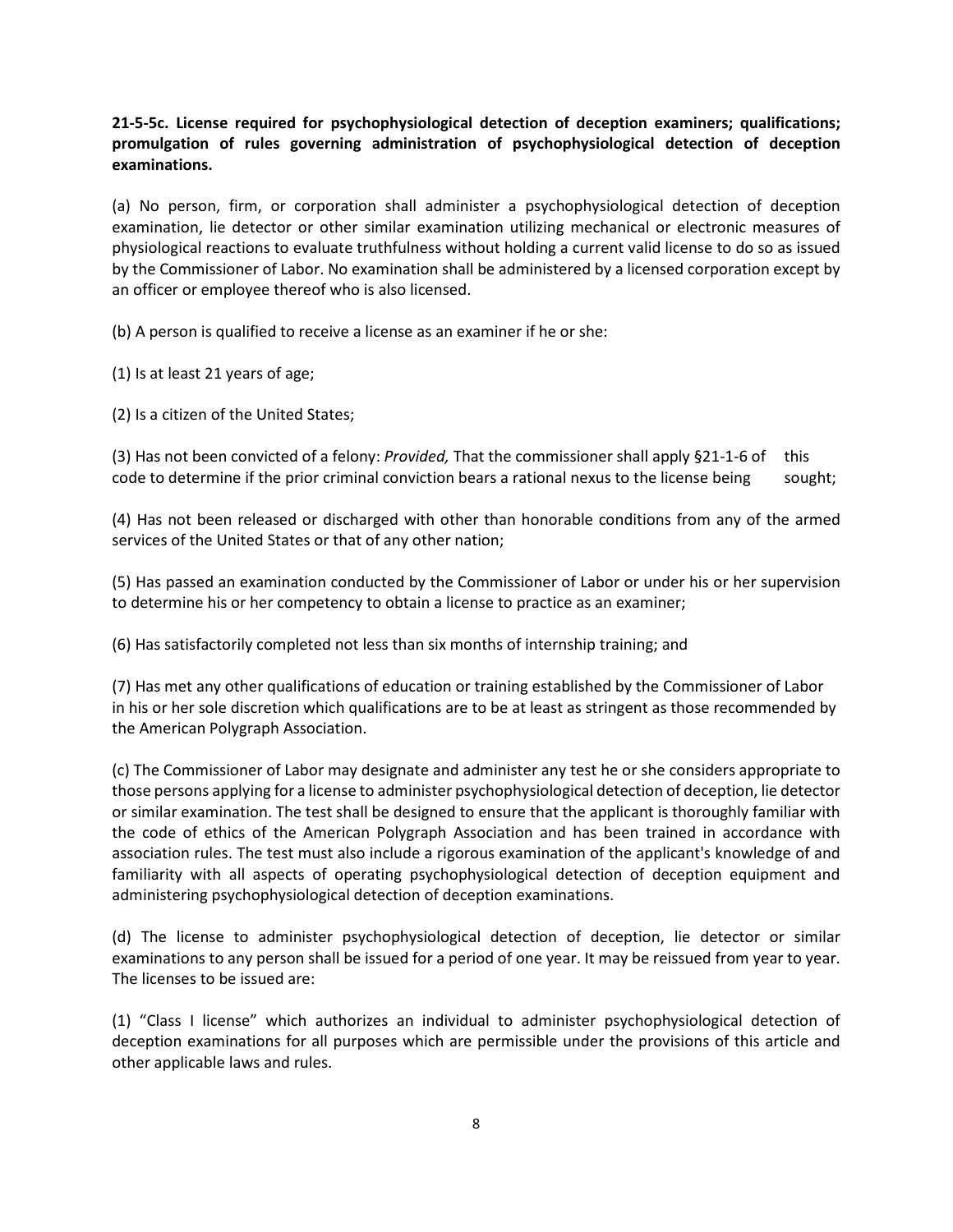(2) "Class II license" which authorizes an individual who is a full-time employee of a law-enforcement agency to administer psychophysiological detection of deception examinations to its employees or prospective employees only.

(e) The Commissioner of Labor shall charge an annual fee to be established by legislative rule. All fees paid pursuant to this section shall be paid to the Commissioner of Labor and deposited in an appropriated special revenue account hereby created in the State Treasury to be known as the Psychophysiological Examiners Fund and expended for the implementation and enforcement of this section. Through June 30, 2019, amounts collected which are found from time to time to exceed funds needed for the purposes set forth in this section may be utilized by the commissioner as needed to meet the division's funding obligations: *Provided*, That beginning July 1, 2019, amounts collected may not be utilized by the commissioner as needed to meet the division's funding obligations. In addition to any other information required, an application for a license shall include the applicant's Social Security Number.

(f) The Commissioner of Labor shall propose rules for legislative approval in accordance with §29A-3-1 *et seq.* of this code governing the administration of psychophysiological detection of deception, lie detector or similar examination to any person: *Provided,* That all applicable rules in effect on the effective date of §21-5-5a, §21-5-5b, §21-5-5c and §21-5-5d of this code will remain in effect until amended, withdrawn, revoked, repealed or replaced. The legislative rules shall include:

(1) The type and amount of training or schooling necessary for a person before which he or she may be licensed to administer or interpret a psychophysiological detection of deception, lie detector or similar examination;

(2) Testing requirements including the designation of the test to be administered to persons applying for licensure;

(3) Standards of accuracy which shall be met by machines or other devices to be used in psychophysiological detection of deception, lie detector, or similar examination;

(4) The conditions under which a psychophysiological detection of deception, lie detector, or similar examination may be administered;

(5) Fees for licenses, renewals of licenses, and other services provided by the commissioner;

(6) Any other qualifications or requirements, including continuing education, established by the commissioner for the issuance or renewal of licenses; and

7) Any other purpose to carry out the requirements of §21-5-5a, §21-5-5b, §21-5-5c and §21-5- 5d of this code.

#### **§ 21-5-5d. Penalties; cause of action.**

(a) It shall be a misdemeanor to administer or interpret a psychophysiological detection of deception, lie detector or similar examination utilizing mechanical or electronic measures of physiological reactions to evaluate truthfulness without having received a valid and current license to do so as issued by the commissioner of labor or in violation of any rule or regulation promulgated by the commissioner under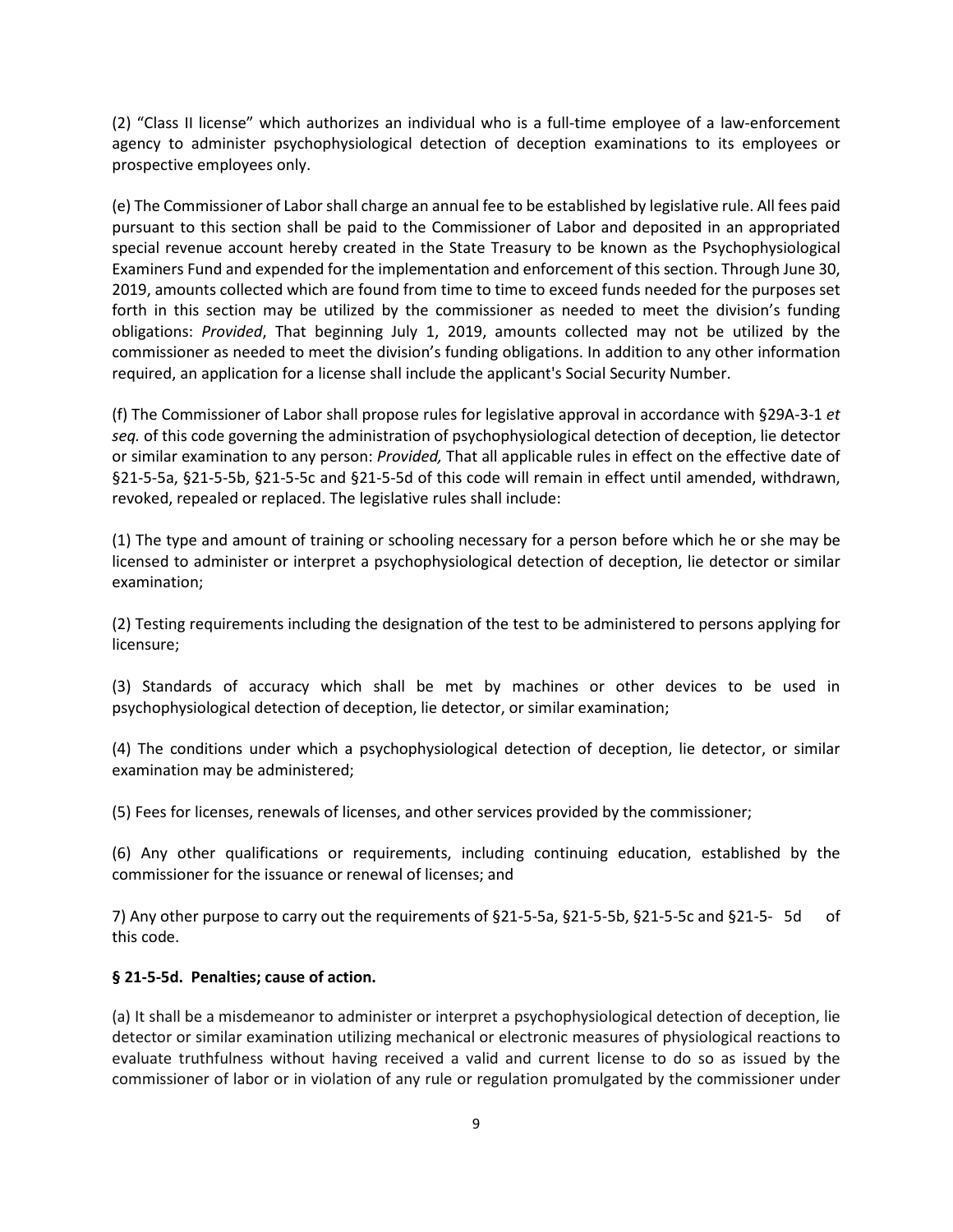section five-c of this article. Any person convicted of violating section five-c shall be fined not more than \$500.

(b) Any person who violates section five-b of this article is guilty of a misdemeanor and, upon conviction thereof, shall be fined not more than \$500.

(c) Any employee or prospective employee has a right to sue an employer or prospective employer for a violation of the provisions of section five-b of this article. If successful, the employee or prospective employee shall recover threefold the damages sustained by him or her, together with reasonable attorneys' fees, filing fees and reasonable costs of the action. Reasonable costs of the action may include, but shall not be limited to, the expenses of discovery and document reproduction. Damages may include, but shall not be limited to, back pay for the period during which the employee did not work or was denied a job.

#### **§21-5-6. Refusal to pay wages or redeem orders.**

If any person, firm or corporation shall refuse for the period of five days to settle with and pay any of its employees at the intervals of time as provided in section three of this article, or to provide fringe benefits after the same are due, or shall neglect or refuse to redeem any cash orders provided for in this article, within the time specified, if presented, and suit be brought for the amount overdue and unpaid, judgment for the amount of such claim proven to be due and unpaid, with legal interest thereon until paid, shall be rendered in favor of the plaintiff in such action; and, if the employee continues to hold the cash order herein provided for, given for payment of labor, in case of the insolvency of the person, firm or corporation giving same, such employee shall not lose his lien and preference under existing laws.

## **§21-5-7. Prime contractor's responsibility for wages and benefits.**

(a) Whenever any person, firm, or corporation shall contract with another for the performance of any work which the prime contracting person has undertaken to perform for another, the prime contractor shall become civilly liable to employees engaged in the performance of work under the contract for the payment of wages and fringe benefits relating to such work only, exclusive of attorney's fees, interest, liquidated damages, or any other damages of any kind, as provided in §21-5-4(e) of this code, or other applicable law and/or common law, to the extent that the employer of the employee fails to pay the wages and fringe benefits: for work performed under the contract with the prime contractor. The employer, and its shareholders, owners, directors, and officers shall be personally and civilly liable to the prime contractor for any sums paid under this section, including attorney's fees.

(b) Any individual or entity seeking redress pursuant to subsection (a) of this section must:

(1) Notify the prime contractor, by certified mail, only that wages or fringe benefits have not been paid within 100 days of the date the wages or fringe benefits become payable to the employee; and

(2) Commence the action within one year of the date the employee delivered notice to the prime contractor pursuant to subdivision (1) of this subsection.

(c) The employer of the employee to whom wages and/or fringe benefits are owed, shall whenever feasible provide, immediately upon request by the employee or the prime contractor, complete payroll records relating to work performed under the contract with the prime contractor.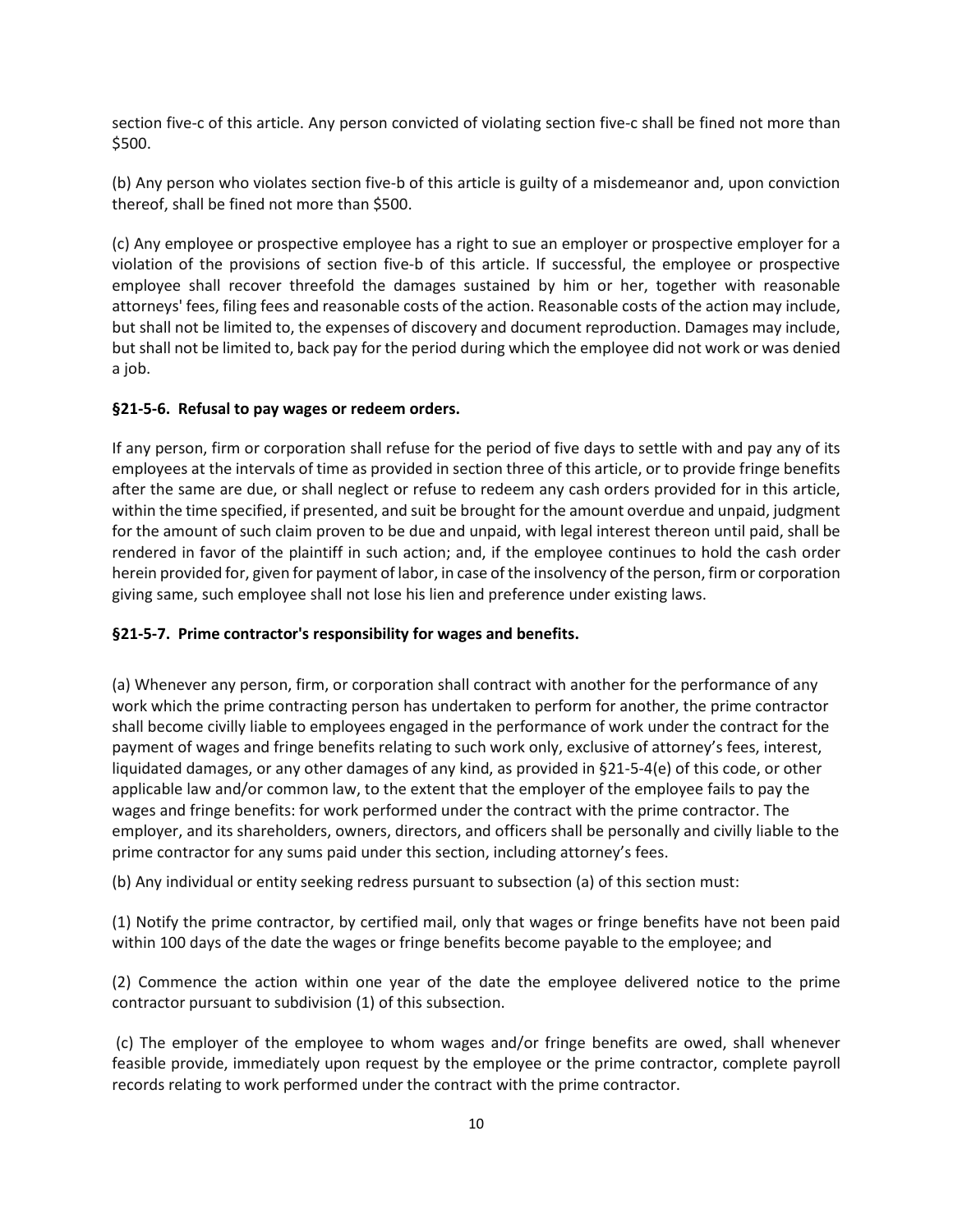(d) Whenever the employee to whom wages and/or fringe benefits are due is represented by a union or other plan administrator, the union or other plan administrator, shall whenever feasible, immediately upon notice of a claim hereunder, cooperate with the employee and the prime contractor to identify and quantify the wages and fringe benefits owed for work performed under the contract with the prime contractor. Further, if the union or agents thereof or other plan administrator, including, but not limited to, third party administrators, trustees, administrators, or employees, become aware that an employer is not timely in the payment of wages and/or fringe benefits, the union or other plan administrator shall immediately notify the affected employee and the prime contractor for whom the affected employee provided work.

(e) A prime contractor must notify the owner and the architect prior to the completion of the contract if any subcontractor has not been paid in full.

## **§21-5-8. Checkweighman where wages depend on production**.

Where the amount of wages paid to any of the persons employed in any manufacturing, mining, or other enterprise employing labor, depends upon the amount produced by weight or measure, the persons so employed may, at their own cost, station or appoint at each place appointed for the weighing or measuring of the products of their labor a checkweighman or measurer, who shall in all cases be appointed by a majority ballot of the workmen employed at the works where he is appointed to act as such checkweighman or measurer.

## **§21-5-8a. Deceased employees.**

In the event of the death of any employee, wages due him by a person, firm or corporation not in excess of \$800 may upon proper demand be paid, in the absence of actual notice of the pendency of probate proceedings, without requiring letters testamentary or of administration in the following order of preference to decedent's: (1) Surviving spouse, (2) children eighteen years of age and over in equal shares, (3) father and mother, or survivor, (4) sisters and brothers, or to the person who pays the funeral expenses. Payments under this section shall release and discharge the person, firm or corporation to the amount of such payment.

## **§21-5-9. Notification, posting and records**.

Every person, firm and corporation shall:

(1) Notify his employees in writing, at the time of hiring of the rate of pay, and of the day, hour, and place of payment.

(2) Notify his employees in writing, or through a posted notice maintained in a place accessible to his employees of any changes in the arrangements specified above prior to the time of such changes.

(3) Make available to his employees in writing or through a posted notice maintained in a place accessible to his employees, employment practices and policies with regard to vacation pay, sick leave, and comparable matters.

(4) Furnish each employee with an itemized statement of deductions made from his wages for each pay period such deductions are made.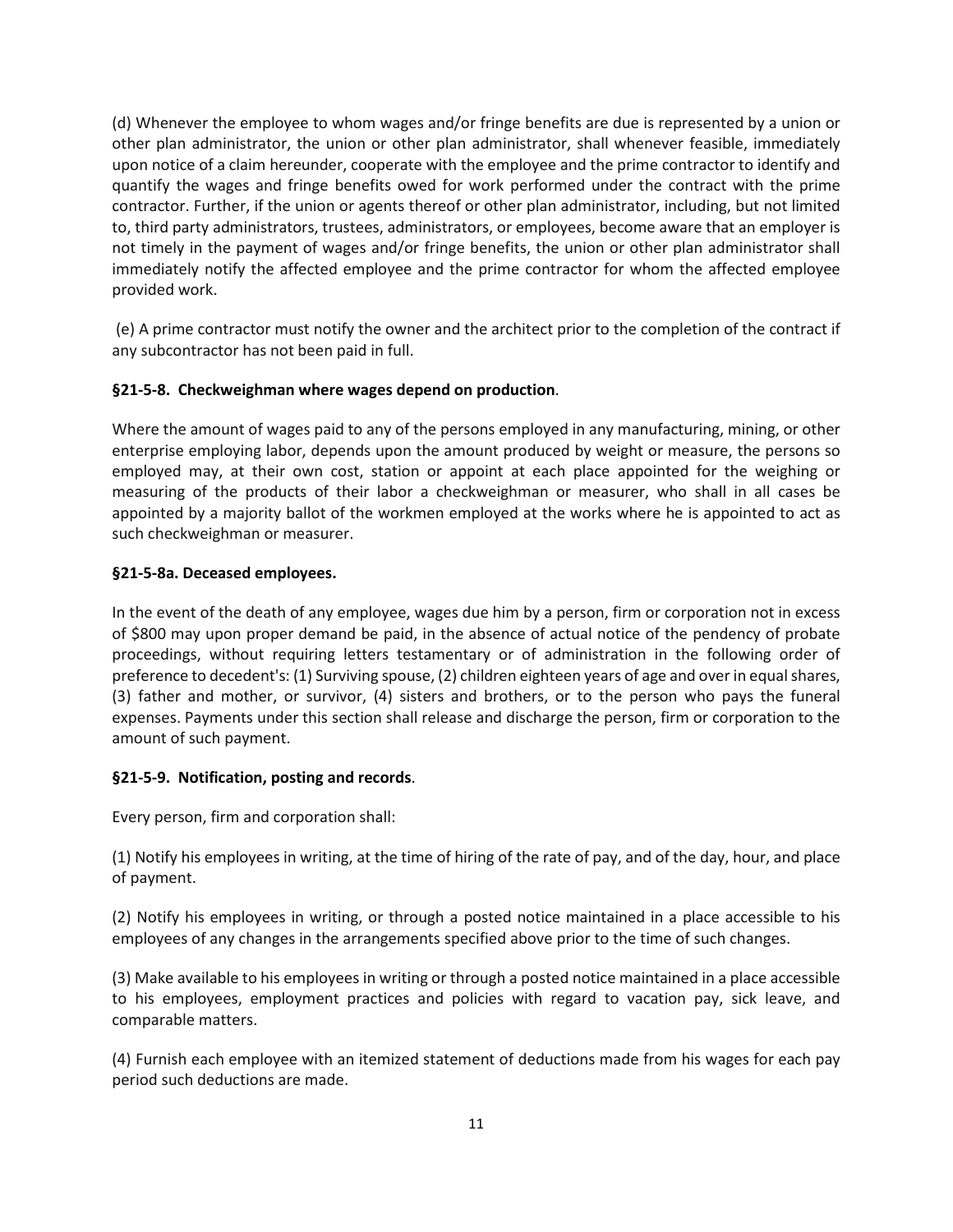(5) Keep posted in a place accessible to his employees an abstract of this article furnished by the commissioner, and

(6) Make such records of the persons employed by him including wage and hour records, preserve such records for such periods of time, and make such reports therefrom to the commissioner, as the commissioner shall prescribe by regulation as necessary or appropriate for the enforcement of the provisions of this article.

#### **§21-5-10. Provisions of law may not be waived by agreement.**

Except as provided in section thirteen, no provision of this article may in any way be contravened or set aside by private agreement, and the acceptance by an employee of a partial payment of wages shall not constitute a release as to the balance of his claim and any release required as a condition of such payment shall be null and void.

#### **§21-5-11. Administrative enforcement.**

(a) The commissioner shall enforce and administer the provisions of this article in accordance with chapter twenty-nine-a of this code. The commissioner or his authorized representatives are empowered to enter and inspect such places, question such employees, and investigate such facts, conditions, or matters as they may deem appropriate, to determine whether any person, firm or corporation has violated any provision of this article, or any rule or regulation issued hereunder or which may aid in the enforcement of the provisions of this article.

(b) The commissioner or his authorized representatives shall have power to administer oaths and examine witnesses under oath, issue subpoenas, compel the attendance of witnesses, and the production of papers, books, accounts, records, payrolls, documents and testimony, and to take depositions and affidavits in any proceeding before said commissioner.

(c) In case of failure of any person to comply with any subpoena lawfully issued, or on the refusal of any witness to testify to any matter regarding which he may be lawfully interrogated, it shall be the duty of the circuit court, on application by the commissioner, to compel obedience by attachment proceedings for contempt, as in the case of disobedience of the requirements of a subpoena issued from such court or a refusal to testify therein.

#### **§21-5-12. Employees' remedies.**

(a) Any person whose wages have not been paid in accord with this article, or the commissioner or his designated representative, upon the request of such person, may bring any legal action necessary to collect a claim under this article. With the consent of the employee, the commissioner shall have the power to settle and adjust any claim to the same extent as might the employee.

(b) The court in any action brought under this article may, in the event that any judgment is awarded to the plaintiff or plaintiffs, assess costs of the action, including reasonable attorney fees against the defendant. Such attorney fees in the case of actions brought under this section by the commissioner shall be remitted by the commissioner to the treasurer of the state. The commissioner shall not be required to pay the filing fee or other costs or fees of any nature or to file bond or other security of any nature in connection with such action or with proceedings supplementary thereto, or as a condition precedent to the availability to the commissioner of any process in aid of such action or proceedings. The commissioner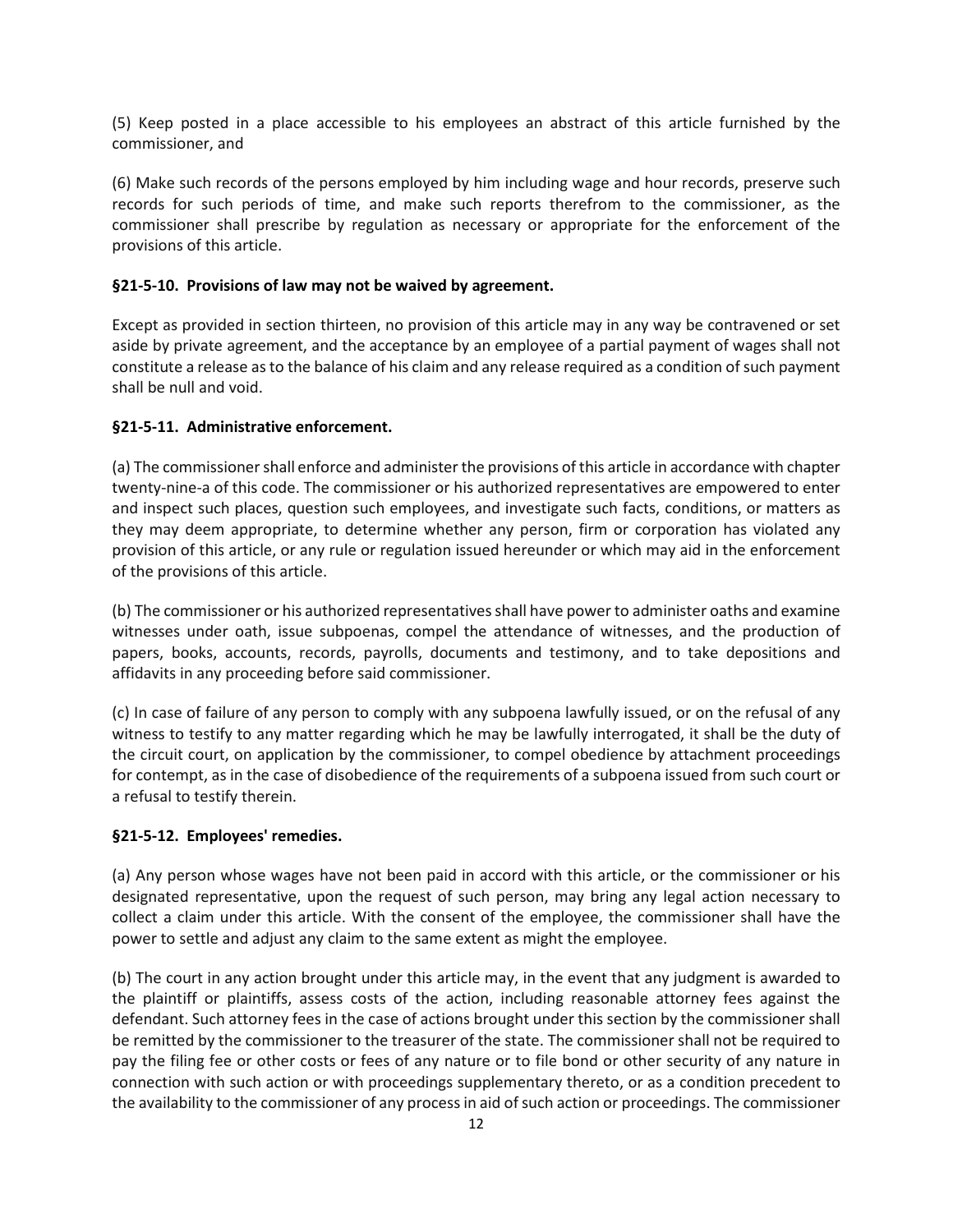shall have power to join various claimants in one claim or lien, and in case of suit to join them in one cause of action.

# **§21-5-13. Rules and regulations.**

The commissioner shall make rules and regulations to the extent necessary to effectuate the purposes of this article, in accordance with the provisions of chapter twenty-nine-a of the code of West Virginia, as amended.

# **§21-5-14. Employer's bond for wages and benefits.**

(a) Bond required. — With the exception of those who have been doing business in this state actively and actually engaged in construction work, or the severance, production or transportation of minerals for at least one year next preceding the posting of the bond required by this section, every employer, person, firm or corporation engaged in or about to engage in construction work, or the severance, production or transportation (excluding railroads and water transporters) of minerals, shall, prior to engaging in any construction work, or the severance, production or transportation of minerals, furnish a bond on a form prescribed by the commissioner, payable to the State of West Virginia, with the condition that the person, firm or corporation pay the wages and fringe benefits of his or her or its employees when due. The amount of the bond shall be equal to the total of the employer's gross payroll for four weeks at full capacity or production, plus fifteen percent of the said total of employer's gross payroll for four weeks at full capacity or production. The amount of the bond shall increase or decrease as the employer's payroll increases or decreases: Provided, That the amount of the bond shall not be decreased, except with the commissioner's approval and determination that there are not outstanding claims against the bond: Provided, however, That if the employer, person, firm or corporation meets one of the following, then such employer, person, firm or corporation shall be exempt from the requirements of this subsection:

(1) Has been in business in another state for at least five years;

(2) Has at least \$100,000 in assets; or

(3) Is a subsidiary of a parent company that has been in business for at least five years.

(b) Waiver. — The commissioner shall waive the posting of any bond required by subsection (a) of this section upon his or her determination that an employer is of sufficient financial responsibility to pay wages and fringe benefits. The commissioner shall promulgate rules and regulations according to the provisions of chapter twenty-nine-a of this code which prescribe standards for the granting of such waivers.

(c) Form of bond; filing in office of circuit clerk. — The bond may include, with the approval of the commissioner, surety bonding, collateral bonding (including cash and securities), letters of credit, establishment of an escrow account or a combination of these methods. The commissioner shall accept an irrevocable letter of credit in lieu of any other bonding requirement. If collateral bonding is used, the employer may deposit cash, or collateral securities or certificates as follows: Bonds of the United States or its possessions, or of the federal land bank, or of the homeowner's loan corporation; full faith and credit general obligation bonds of the State of West Virginia or other states, and of any county, district or municipality of the State of West Virginia or other states; or certificates of deposit in a bank in this state, which certificates shall be in favor of the state. The cash deposit or market value of such securities or certificates shall be equal to or greater than the sum of the bond. The commissioner shall, upon receipt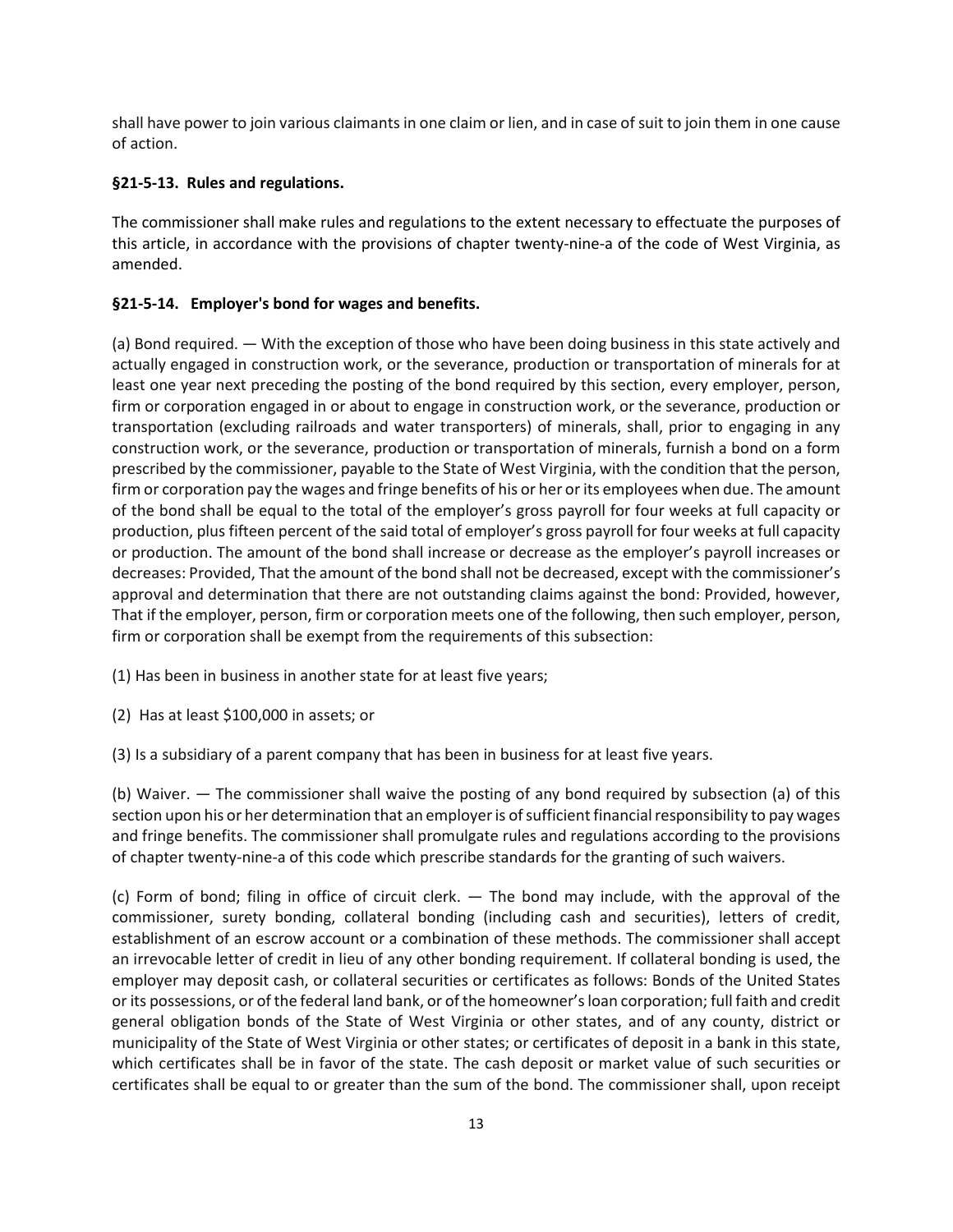of any such deposit of cash, securities or certificates, promptly place the same with the State Treasurer whose duty it shall be to receive and hold the same in the name of the state in trust for the purpose for which such deposit is made. The employer making the deposit shall be entitled from time to time to receive from the State Treasurer, upon the written approval of the commissioner, the whole or any portion of any cash, securities or certificates so deposited, upon depositing with him or her in lieu thereof, cash or other securities or certificates of the classes herein specified having value equal to or greater than the sum of the bond. The commissioner shall cause a copy of the bond to be filed in the office of the clerk of the county commission of the county wherein the person, firm or corporation is doing business to be available for public inspection.

(d) Employee cause of action. — Notwithstanding any other provision in this article, any employee, whose wages and fringe benefits are secured by the bond, as specified in subsection (c) of this section, has a direct cause of action against the bond for wages and fringe benefits that are due and unpaid.

(e) Action of commissioner. — Any employee having wages and fringe benefits unpaid may inform the commissioner of the claim for unpaid wages and fringe benefits and request certification thereof. If the commissioner, upon notice to the employer and investigation, finds that such wages and fringe benefits or a portion thereof are unpaid, he or she shall make demand of such employer for the payment of such wages and fringe benefits. If payment for such wages and fringe benefits is not forthcoming within the time specified by the commissioner, not to exceed thirty days, the commissioner shall certify such claim or portion thereof, and forward the certification to the bonding company or the State Treasurer, who shall provide payment to the affected employee within fourteen days of receipt of such certification. The bonding company, or any person, firm or corporation posting a bond, thereafter, shall have the right to proceed against a defaulting employer for that part of the claim the employee paid. The procedure specified herein shall not be construed to preclude other actions by the commissioner or employee to seek enforcement of the provisions of this article by any civil proceedings for the payment of wages and fringe benefits or by criminal proceedings as may be determined appropriate.

(f) Posting and reporting by employer. — With the exception of those exempt under subsection (a) of this section, any employer who is engaged in construction work or the severance, production or transportation (excluding railroad and water transporters) of minerals shall post the following in a place accessible to his or her or its employees:

(1) A copy of the bond or other evidence of surety specifying the number of employees covered as provided under subsection (a) of this section, or notification that the posting of a bond has been waived by the commissioner; and

(2) A copy of the notice in the form prescribed by the commissioner regarding the duties of employers under this section. During the first year that any person, firm or corporation is doing business in this state in construction work, or in the severance, production or transportation of minerals, such person, firm or corporation shall on or before February 1, May, August and November of each calendar year file with the department a verified statement of the number of employees, or a copy of the quarterly report filed with the Bureau of Employment Programs showing the accurate number of employees, unless the commissioner waives the filing of the report upon his or her determination that the person, firm or corporation is of sufficient stability that the reporting is unnecessary.

(g) Termination of bond. — The bond may be terminated, with the approval of the commissioner, after an employer submits a statement, under oath or affirmation lawfully administered, to the commissioner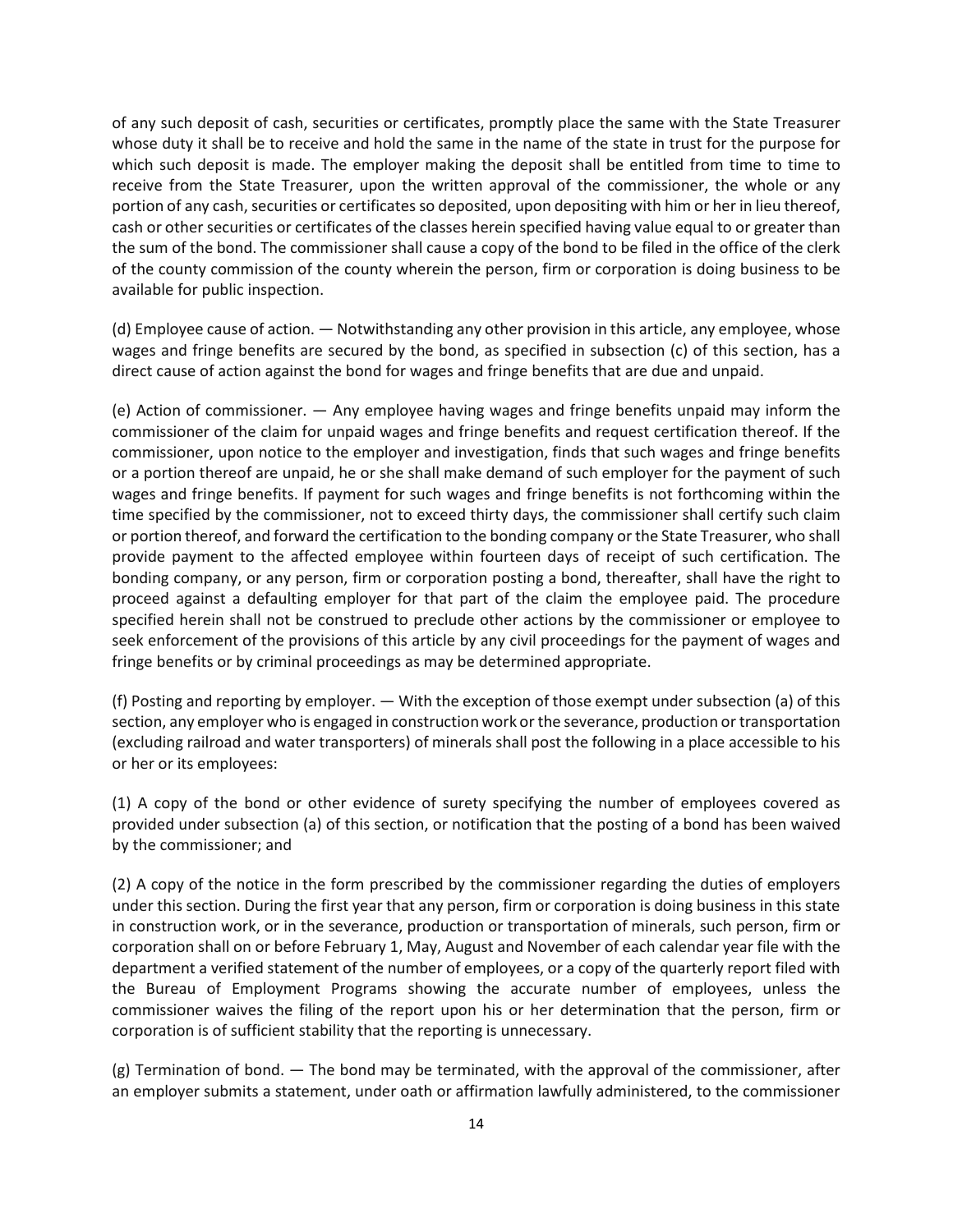that the following has occurred: The employer has ceased doing business and all wages and fringe benefits have been paid, or the employer has been doing business in this state for at least one year and has paid all wages and fringe benefits. The approval of the commissioner will be granted only after the commissioner has determined that the wages and fringe benefits of all employees have been paid. The bond may also be terminated upon a determination by the commissioner that an employer is of sufficient financial responsibility to pay wages and fringe benefits.

#### **§21-5-14a. Insufficiency of bond; manner of distribution.**

In the event that the claim of any employee or group of employees having wages and fringe benefits unpaid is in an amount in excess of the bond required in section fourteen of this article, the manner of distribution and order of priority of claims shall be as follows: Unpaid wages; unpaid fringe benefits; damages or expenses incurred or arising out of actual injury: Provided, That nothing contained in this section shall be construed so as to limit any other cause of action against any person, firm or corporation.

#### **§21-5-15. Violations; cease and desist orders and appeals therefrom; criminal penalties.**

(a) Any person, firm or corporation who knowingly and willfully fails to provide and maintain an adequate bond as required by section fourteen of this article is guilty of a misdemeanor, and, upon conviction thereof, shall be fined not less than \$200 nor more than \$5,000, or imprisoned in the county jail not more than one month, or both fined and imprisoned.

(b) Any person, firm or corporation who knowingly, willfully and fraudulently disposes of or relocates assets with intent to deprive employees of their wages and fringe benefits is guilty of a felony and, upon conviction thereof, shall be fined not less than \$5,000 nor more than \$60,000, or imprisoned in the state correctional facility not less than one nor more than three years, or both fined and imprisoned.

(c) (1) At any time the commissioner determines that a person, firm or corporation has not provided or maintained an adequate bond, as required by section fourteen of this article, the commissioner shall issue a cease and desist order which is to be issued and posted requiring that said person, firm or corporation either post an adequate bond or cease further operations in this state within a period specified by the commissioner; which period shall be not less than five nor more than fourteen days. The cease and desist order may be issued by the commissioner at his or her own instance or at his or her direction, with or without application to or the approval of any other officer, agent, department or employee of the state or application to any court for approval thereof. Any person, firm or corporation who continues to engage in construction work or the severance, production or transportation of minerals without an approved bond after such specified period shall be guilty of a felony, and, upon conviction thereof, shall be fined not less than \$5,000 nor more than \$30,000, or imprisoned in the penitentiary not less than one nor more than three years, or both fined and imprisoned. Any cease and desist order issued by the commissioner pursuant to this subsection may be directed by the commissioner to the sheriff of the county wherein the business activity of which the order is the subject, or to any officer or employee of the department, commanding such sheriff, officer or employee to serve such order upon the business in question within seventy-two hours and to make proper return thereof.

(2) Any other provision of law to the contrary notwithstanding, any person against whom a cease and desist order has been directed shall be entitled to judicial review thereof by filing a verified petition taking an appeal therefrom within fifteen days from the date of service of such order. Such verified petition shall be filed in the circuit court of the county wherein service of the order was completed, at the option of the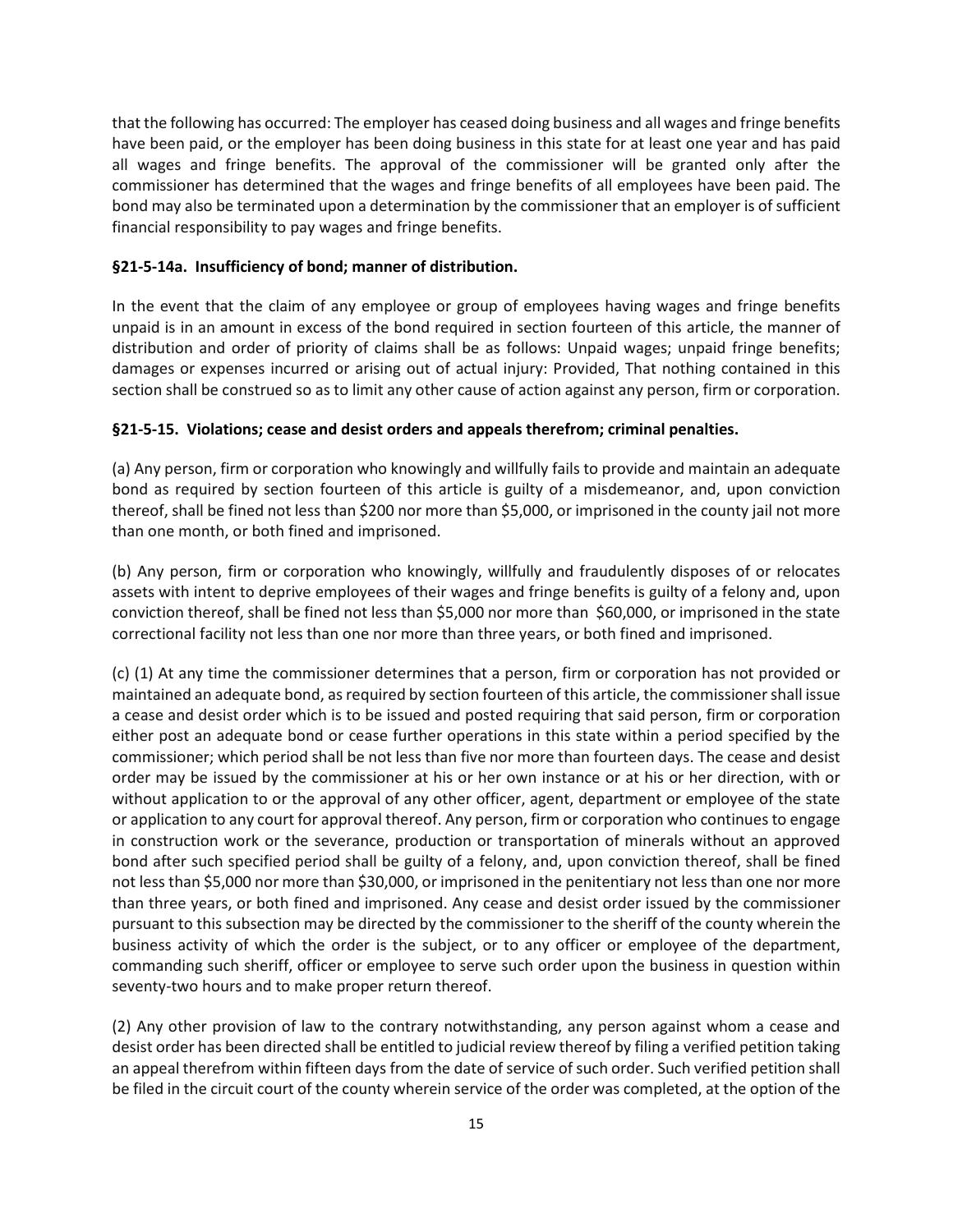petitioner, or in the circuit court of Kanawha County, West Virginia. If the appeal is not perfected within such fifteen-day period, the cease and desist order shall be final and shall not thereafter be subject to judicial review. No appeal shall be deemed to have been perfected except upon the filing with the clerk of the circuit court of the county wherein the appeal is taken, of a bond or other security to be approved by the court, in an amount of not less than the amount of the bond otherwise required to be posted under the provisions of section fourteen of this article. The person so filing a petition of appeal shall cause a copy of the petition and bond or other posted security to be served upon the commissioner by certified mail, return receipt requested, within seven days after the date upon which the petition for appeal is filed.

(d) Any person who threatens any officer, agent or employee of the department or other person authorized to assist the commissioner in the performance of his or her duties under any provision of section fourteen of this article or of this section or who shall interfere with or attempt to prevent any such officer, agent, employee or other person in the performance of such duties shall be guilty of a felony and, upon conviction thereof, shall be fined in an amount of not less than \$1,000 nor more than \$3,000 or imprisoned in the penitentiary not less than one nor more than three years, or both such fine and imprisonment.

#### **§21-5-16. Contractors and subcontractors to notify commissioner.**

Whenever a person, firm or corporation (hereinafter referred to in this section as "the prime contractor") contracts or subcontracts with an employer and such contract or subcontract contemplates the performance of either construction work or the severance, production or transportation (excluding railroads or water transporters) of minerals or any combination of the foregoing, then the prime contractor shall, within ten days next following the execution of such contract or subcontract, notify the commissioner in writing by certified mail, return receipt requested, of such contract, which notice shall include the employee's name, the location of the job site and the employer's principal business location: Provided, That if it is ascertained by the prime contractor from the commissioner that the commissioner has obtained the information required to be included in such notice from another agency of this state, then the filing of such notice by the prime contractor shall not be required. If the prime contractor is a firm, corporation or association, then any and all of the officers of such firm, corporation or association shall be responsible to see to the proper notification required by this section. If any prime contractor fails to give the notice required by this section when required to do so, such prime contractor is guilty of a misdemeanor, and, upon conviction thereof, shall be fined not less than \$500 nor more than \$5,000.

## **§21-5-17. Employers prohibited from discharging employees for time lost as volunteer firemen or emergency medical service attendant.**

No employer may terminate, or use any disciplinary action against, an employee who is a member of a volunteer fire department or who is an emergency medical service attendant and who, in the line of emergency duty as a volunteer fireman or an emergency medical service attendant, responds to an emergency call prior to the time he or she is due to report for work and which emergency results in a loss of time from his or her employment.

Any time lost from employment as provided in this section may be charged against the employee's regular pay or against the employee's accumulated leave, if any, at the option of the employee.

At the request of an employer, any employee losing time as provided herein shall supply his or her employer with a statement from the chief of the volunteer fire department or the supervisor or other